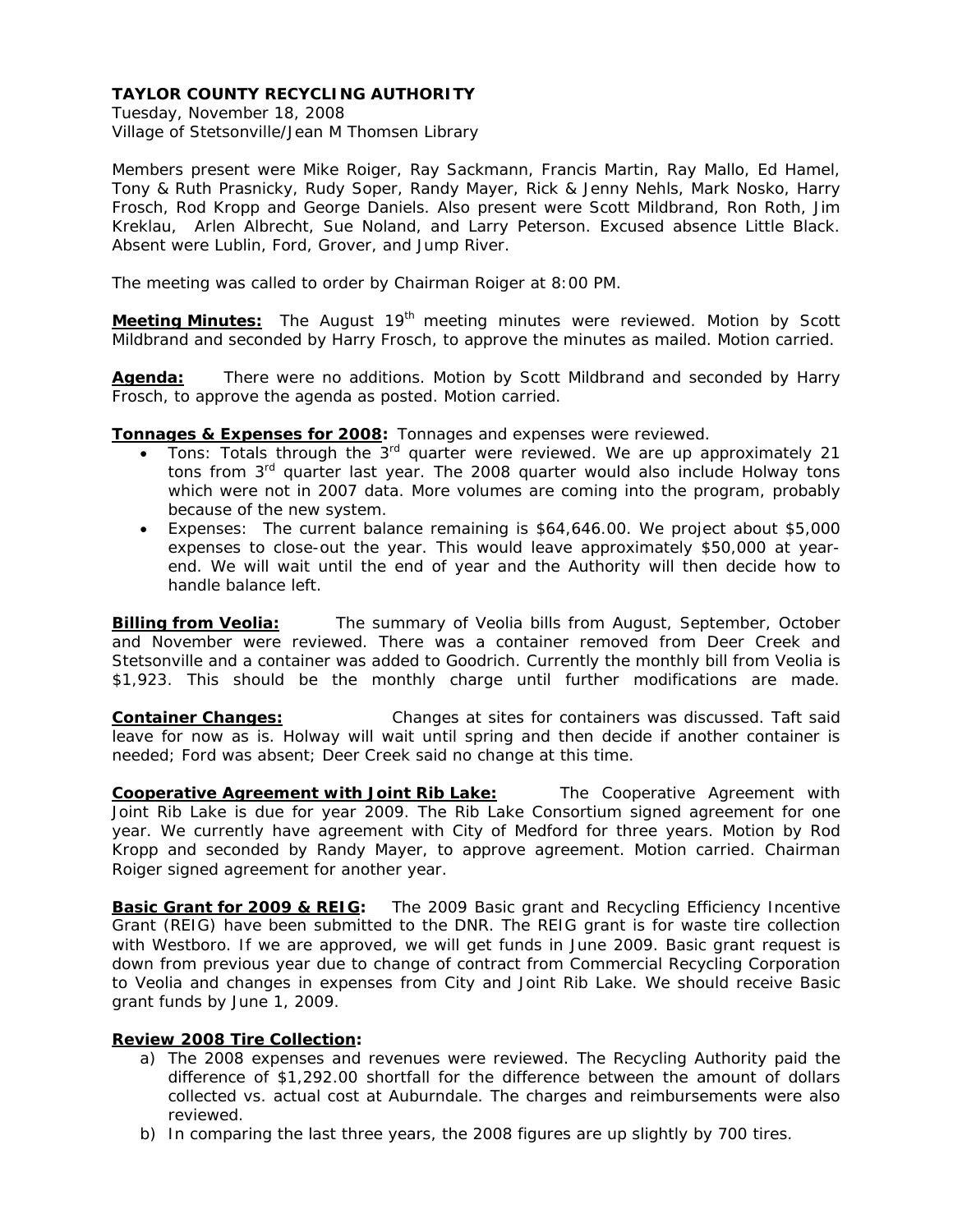c) 2009 program – Discussed was keeping the collection the same or allowing some free tires. Another option was to increase the cost/tires for disposing. Also, discussed about looking into recycling agriculture plastic. After much discussion, motion by George Daniels and seconded by Ed Hamel, to leave tire program as is (fee for each tire). Motion carried.

# **Comments, Problems & Questions:**

- $\checkmark$  Magnetic signs Dale with Veolia is not interested in magnetic signs due to too much margin for error. They prefer to have the site notify us if they deviate from the container label and our office notify Veolia of change.
- $\checkmark$  Brochures will also be printed and distributed with tax bills. Any changes of hours or dates and garbage fees should be given to Recycling Office as soon as possible.

The next meeting is scheduled for February 17, 2009 at Ford at the County Meeting Room in Gilman. Motion to adjourn at 9:00 PM by Rod Kropp and seconded by Ron Roth. Motion carried.

Susan Noland, Secretary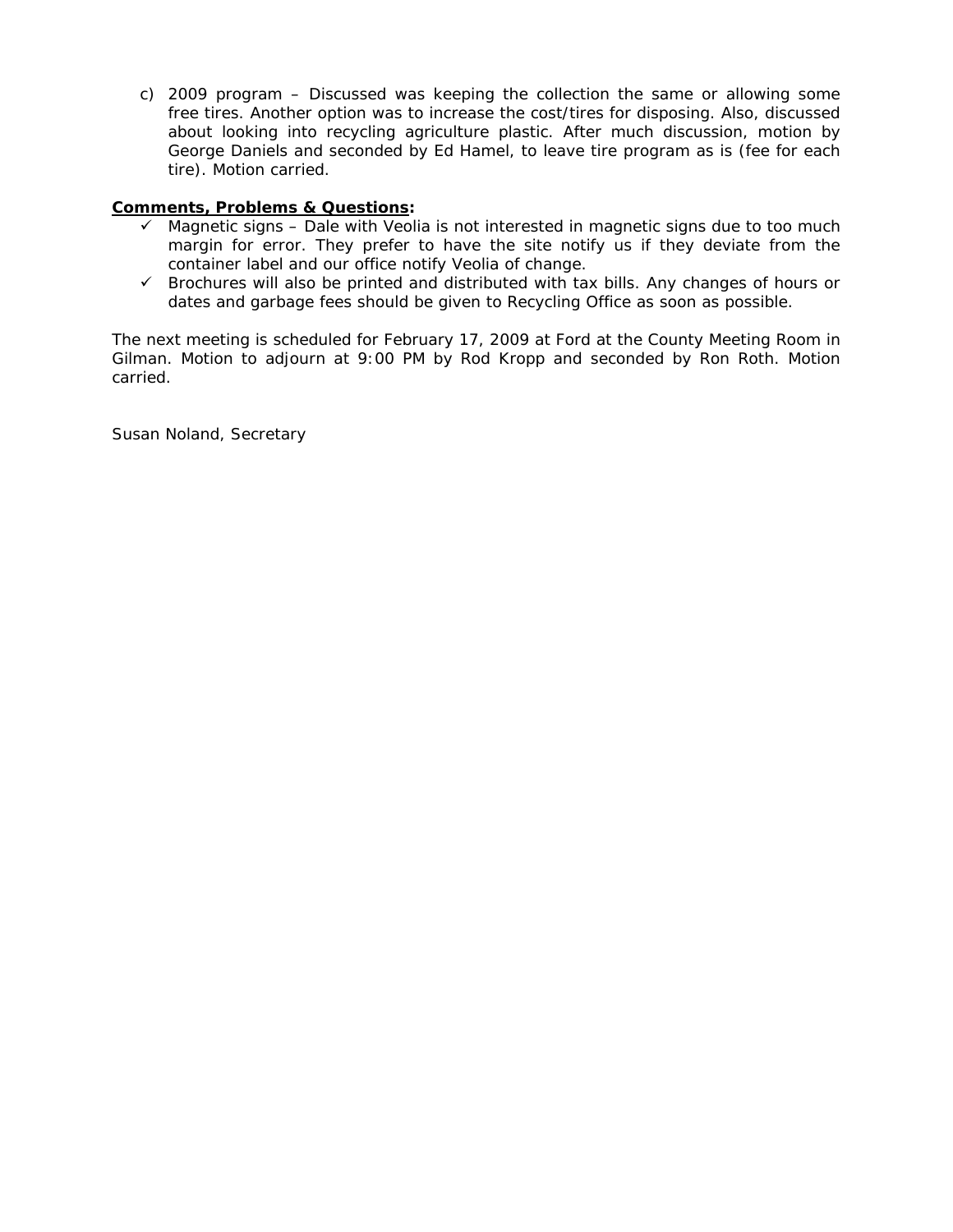Tuesday, August 19, 2008 Cleveland Town Hall

Members present were Mike Roiger, Ray Sackmann, Francis Martin, Ray Mallo, Ed Hamel, Dan Hoffman, Tony & Ruth Prasnicky, Rudy Soper, Randy Mayer, Bob Baker, Rick & Jenny Nehls and Ron Roth. Also present were Scott Mildbrand and Leonard Nichols, Arlen Albrecht, Sue Noland, and Larry Peterson. Excused absence Hammel. Absent were Lublin, Grover, Jump River, Maplehurst and Goodrich.

The meeting was called to order by Chairman Roiger at 8:00 PM.

**Meeting Minutes:** The May 20<sup>th</sup> meeting minutes were reviewed. Motion by Ray Mallo and seconded by Francis Martin, to approve the minutes as mailed. Motion carried.

**Agenda:** There were no additions. Motion by Dan Hoffman and seconded by Scott Mildbrand, to approve the agenda. Motion carried.

**Tonnages & Expenses for 2008:** Tonnages and expenses were reviewed.

- Tons: The  $2^{nd}$  quarter was reviewed. The pounds are up significantly. The weights for July were handed out as they were received too late to include on report.
- Expenses: The current balance is \$75,140.82. The total expenses to date are \$120,488.73.

Briefly discussed any ideas to make the program better, i.e. free tires, continue reimbursement to towns, etc.

**Billing from Veolia:** The bills from Veolia were reviewed for June, July and August. All the bills have been accurate. Motion by Francis Martin and seconded by Randy Mayer, to summarize bills quarterly in the future for a one page summary to review at meetings. Motion carried.

**Concerns/problems of Roll-offs:** Hammel had contacted us about the containers being put back in a row and not pulled further into the lot. They only require enough room around the back to snow plow. McKinley stated the lock gets caught when dumped and set back down. The lock goes under the slot. Administrator and assistant will talk to Veolia about these issues.

**Town of Holway Program:** The Town of Holway was asked if they have any concerns or questions since joining. They indicated everything is going good. They have not had any problems.

**Reimbursement of Excess Funds:** The 2007 reimbursement of excess funds back to the Recycling Authority members was reviewed. Payments were made in May. It was discussed these funds should be used for recycling activities, such as site attendants, site work, snowplowing, etc.

**Basic Grant for 2009 & REIG:** The 2009 Basic grant will be applied for by October 1<sup>st</sup>. We will be requesting about the same as in 2008. A Recycling Efficiency Incentive Grant will be applied for Westboro for the waste tire collection.

**Update on 2008 Tire Collection:** The number of tires that were collected was reviewed. Also reviewed were a few of the town draft invoices comparing the number of tires collected vs. the bill from Auburndale Recycling based on ton weight. Administrator Peterson stated in the past the Recycling Authority paid the difference between the towns actual tires collected and the weight from Auburndale based on \$125/ton. Motion by Bob Baker and seconded by Dan Hoffman, to take dollars out of RA to make up the difference. Motion carried.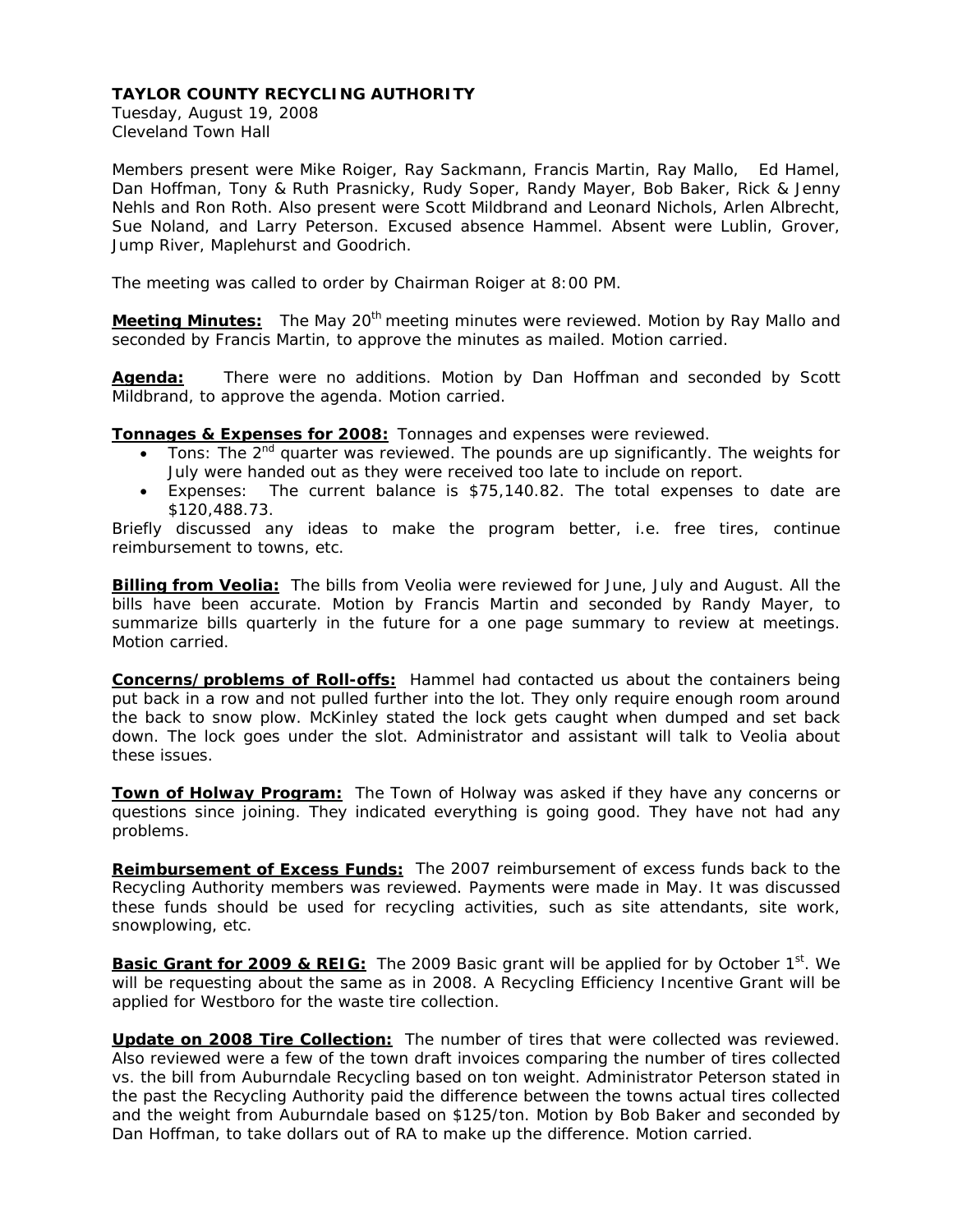We will discuss at the November meeting the possibility to allow some free tires in 2009 due to extra grant dollars being received.

**Update on Cleans Sweeps:** The Clean Sweep summary was reviewed. Collections were held on May 10 in Medford and Gilman and on July 17 in Rib Lake and Pershing. There was a total of 14,165 pounds of chemicals collected, 234 pounds of pharmaceuticals, 1525 pounds of paint exchange, 108 mercury thermometers, 2653 fluorescent tubes, 29 batteries, 330 pounds of waste oil, 484 oil filters, 524 old appliances with a total of 276 vehicles coming to the Clean Sweeps. Our collections have been going very well. NWRPC commented on Taylor County's great participation and the volumes coming in.

# **Comments, Problems & Questions:**

- $\checkmark$  Deer Creek has an extra container; they could go with 1 less comingled. This container could likely go to Goodrich.
- $\checkmark$  Stetsonville has had only 3 containers since March. We will talk to Veolia about being billed for 4.
- $\checkmark$  Ford will verify but may be able to reduce 1 paper container.

The next meeting is scheduled for November 18, 2008 in Stetsonville at the Jean M. Thomsen Library. Motion to adjourn at 9:00 PM by Dan Hoffman and seconded by Ron Roth. Motion carried.

Susan Noland, Secretary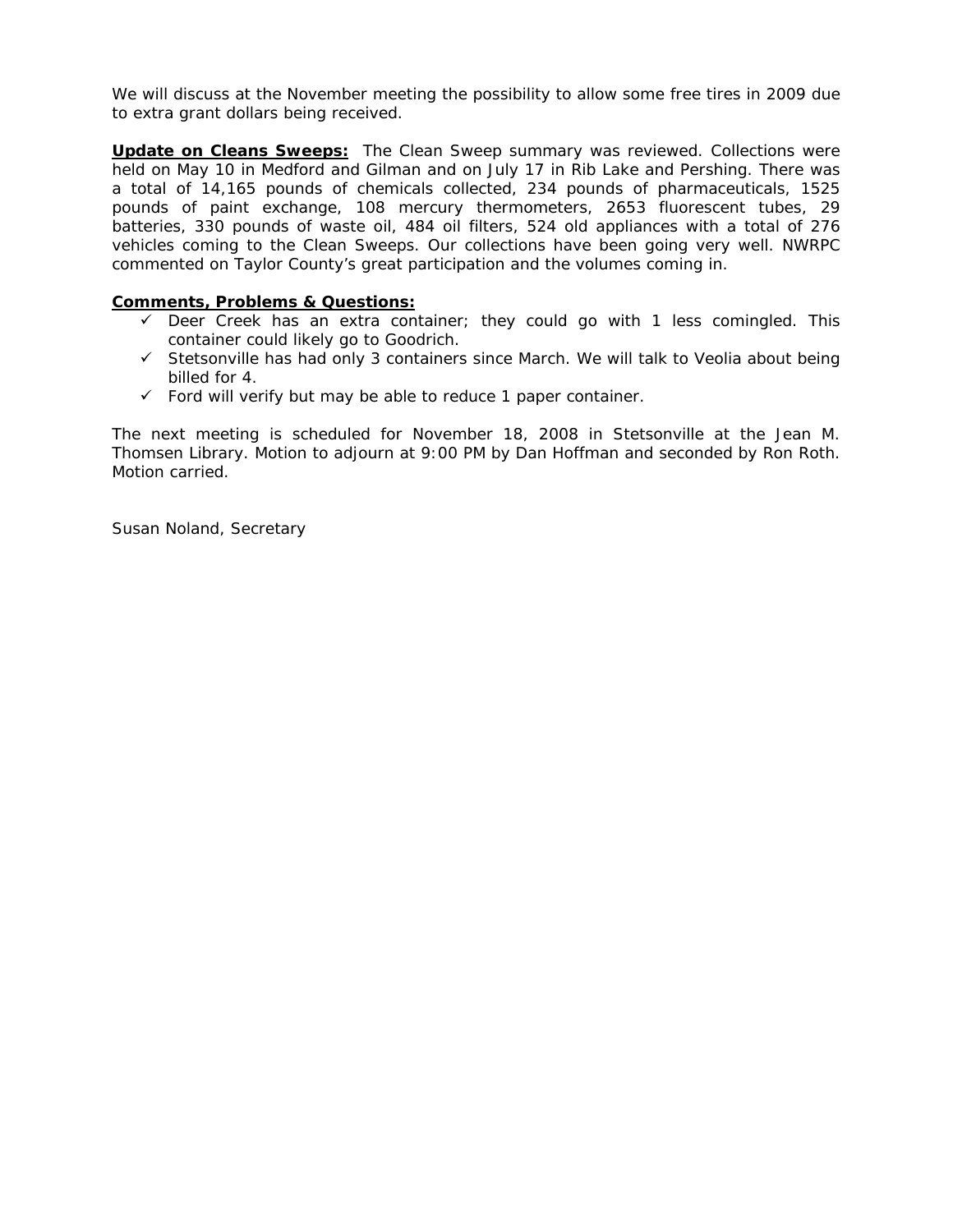Tuesday, May 20, 2008 Roosevelt Town Hall in Lublin

Members present were George Daniels, Ray Sackmann, Francis Martin, Ray Mallo, Mike Roiger, Joe Sweda, John Lorenz, Ed Hamel, Mark Nosko, Dan Hoffman, Rod Kropp, Tony & Ruth Prasnicky and Harry Frosch. Also present were Scott Mildebrand, William Dmytro, Rudy Soper, Jenny & Rick Nehls (from Holway), Arlen Albrecht, Sue Noland, and Larry Peterson. Excused absence Stetsonville. Absent were Grover, Jump River and Ford.

The meeting was called to order by Chairman Roiger at 8:00 PM.

**Meeting Minutes:** The February 19<sup>th</sup> meeting minutes were reviewed. Motion by Harry Frosch and seconded by Dan Hoffman, to approve the minutes and agenda as mailed. Motion carried.

**Tonnages & Expenses for 2007:** Tonnages and expenses were reviewed.

- Tons: 713,810 pounds for 2007 and 707,609 for 2006. The 2007 volumes were up from previous year. It is hopeful with the new system, volumes will continue to increase.
- Expenses: After all expenses were paid for 2007, the 2007 ending balance is \$34,950.91. It was the consensus of the Recycling Authority to disburse the total of \$34,950.91 back to the towns based on a per capita basis. Motion by Dan Hoffman and seconded by George Daniels, to disburse the excess dollars to the 17 municipalities currently in the Recycling Authority. Motion carried.

**Tonnages & Expenses for 2008:**Tonnages and expenses were reviewed.

- Tons: The 1<sup>st</sup> quarter was reviewed. The pounds are up from 1<sup>st</sup> quarter of 2007. Dale from Veolia explained how the weights are arrived. Each truck is weighed and the trucker keeps a log on how full the containers are based on cubic yards.
- Expenses: The current balance is -\$6,057.25. Grant dollars should be received in June of \$137,701.75. The Recycling Authority will receive approximately \$76,393 from this, with balance split between the City of Medford and Joint Rib Lake.

**Billing from Veolia:** Sue explained the bills for the first 5 months. There were some errors to work out on the  $1<sup>st</sup>$  couple billings; but now all is coming through correctly. Motion by Dan Hoffman and seconded by George Daniels, to approve paid bills as correct per review. Motion carried.

**Discuss Weights:**Weights were handed out for April. Mr. Marth previously explained how they are arrived at.

**Concerns/problems of Roll-offs:** Goodrich has been hauling excess material to their grader shed until containers are emptied. There will be one more container placed at Goodrich for comingled containers.

There were concerns from numerous towns that recyclables freeze in the containers during the winter. This significantly reduces the volume of materials that can be placed in roll-offs after servicing. This will be addressed and monitored next winter.

Our new municipality, Town of Holway will have one container for comingled and one container for paper. These will be in place by  $1<sup>st</sup>$  week of June.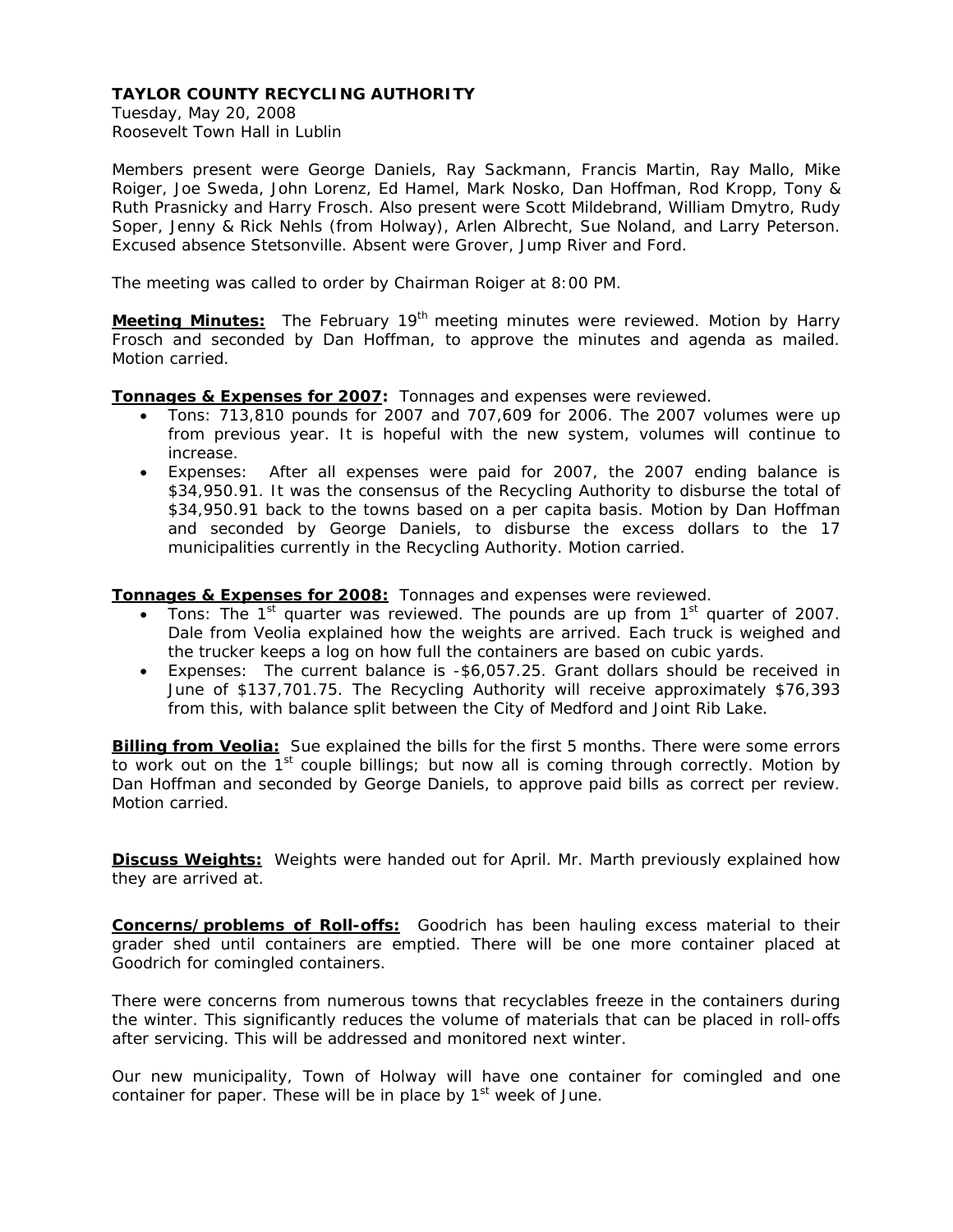**Cooperative Agreement with Joint Rib Lake:** Motion by Rod Kropp and seconded by Ray Mallo, to extend the cooperative agreement with Rib Lake for one year. Motion carried. The previous agreement (2007) was for one year and they will sign again for one year through December 31, 2008. The City of Medford had previously signed a three year contract so we do not need to renew at this time.

**Town of Holway Joining RA:** The final details have been worked out for the Town of Holway to join the Recycling Authority. Motion by Joe Sweda and seconded by Dan Hoffman, to have Holway join the Taylor County Recycling Authority effective June 1<sup>st</sup>. Motion carried. The cooperative agreement is currently being signed. A total of two containers will be placed at site and serviced every other week. Arlen will do the advertising. Holway is responsible for all expenses prior to June  $1<sup>st</sup>$ , 2008.

**Sale of Recycling Trailers:** The Recycling Authority trailer bids were reviewed. There were numerous bids received. A summary is attached of the successful bidder on each trailer. The total of the bids on all 17 trailers was \$16,082. Motion by Ray Mallo and seconded by George Daniels, to sell trailers to high bidder. Motion carried. Trailers should be removed from site within 30 days.

**Barrels from Trailers:** The Recycling Authority directed the Administrator to gather all barrels and inventory. Administrator Peterson should then try to work out deal with Blasel for selling the barrels for around \$3.00 per barrel.

2008 Tire Collection: Tire collection dates for 2008 were given. We will start August 2<sup>nd</sup> and be completed on August  $16<sup>th</sup>$ . The price for tires is \$1/car tire; \$5/truck tire; \$10/tractor tire. The collection will start in the West and go East. Motion by Harry Frosch and seconded by George Daniels to approve tire collection dates. Motion carried.

**Update on Cleans Sweep:** Our first Clean Sweep for 2008 was held on May 10<sup>th</sup> in Medford and Gilman. We had a great turn out in Medford. In total there were 10,559 pound collected, 442 participants through chemicals and appliances, 2096 fluorescent tubes collected, 415 oil filters, 435 appliances and electronics collected, and 275 gallons of waste oil. Our next collection will be July 17 in Rib Lake and Pershing.

**Cooperative Agreement with Westboro:** A cooperative agreement with Town of Westboro has been signed to collect tires this summer. A grant application will be completed later this fall for requesting Recycling Efficiency Incentive Grant (REIG) dollars. Motion by Joe Sweda and seconded by Tony Prasnicky to approve agreement with Westboro to collect waste tires. Motion carried.

**Comments, Problems & Questions:** Any comments/problems/questions have previously been discussed.

The next meeting is scheduled for August 19, 2008 at Cleveland Town Hall. Motion to adjourn at 9:20 PM by Dan Hoffman and seconded by Harry Frosch. Motion carried.

Susan Noland, Secretary

Attachment: Bid Summary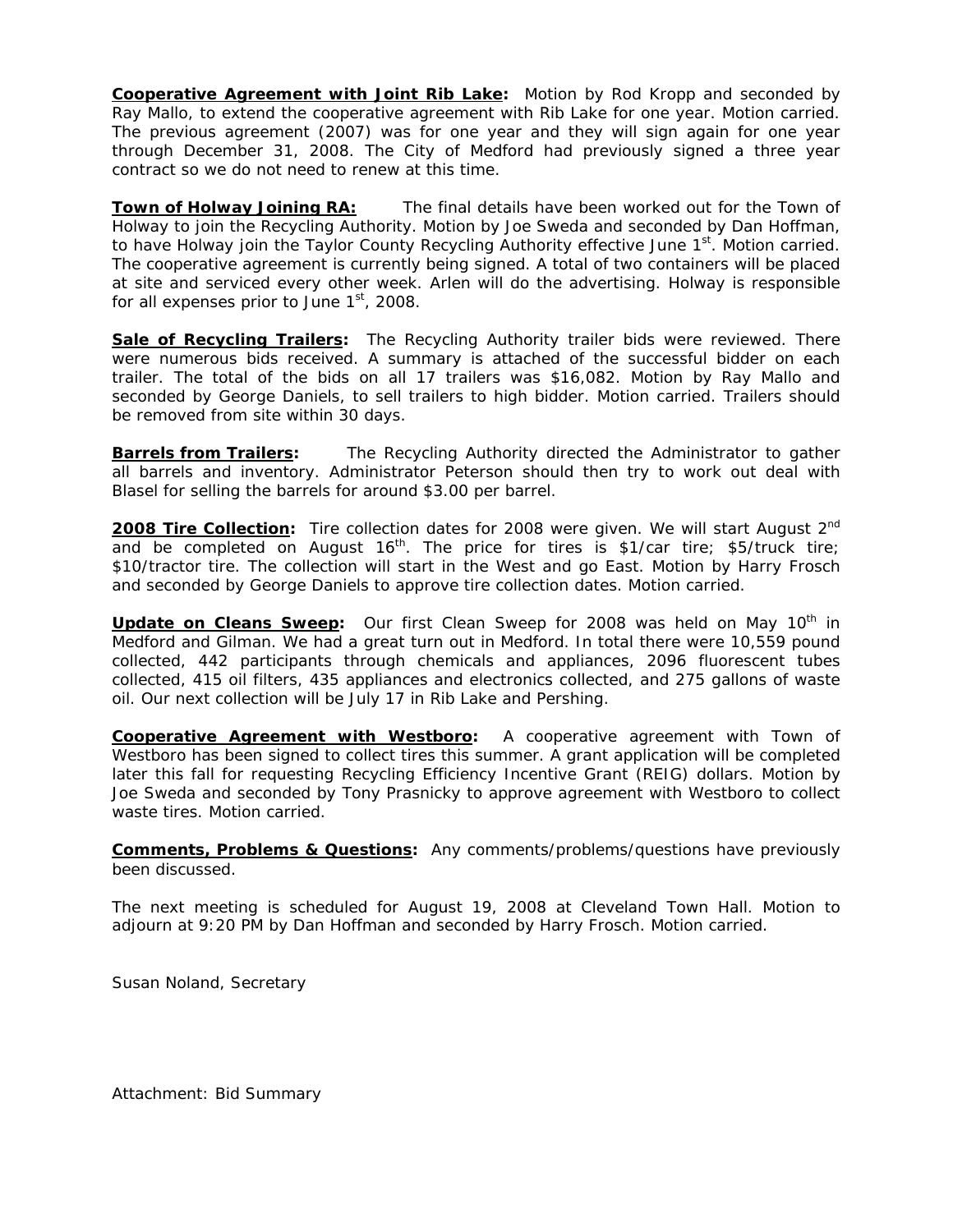# **RECYCLING TRAILER SALE BID SUMMARY MAY 2008**

| TRAILER #      | <b>SUCCESSFUL BIDDER</b>                         | <b>BID</b> |
|----------------|--------------------------------------------------|------------|
| 2              | Don's Salvage                                    | \$912      |
| 5              | Don's Salvage                                    | \$912      |
| $\overline{7}$ | Don's Salvage                                    | \$912      |
| 10             | Don's Salvage                                    | \$912      |
| 12             | Don's Salvage                                    | \$912      |
| 14             | Don's Salvage                                    | \$912      |
| 15             | Don's Salvage                                    | \$912      |
| 16             | Richard Cwikla/Chicago<br><b>Trailer Salvage</b> | \$650      |
| 17             | Greg Wagenknecht                                 | \$1014     |
| 18             | Don's Salvage                                    | \$912      |
| 19             | Robin Hartzell                                   | \$705      |
| 20             | Don's Salvage                                    | \$912      |
| 21             | <b>Brad Gumz</b>                                 | \$1025     |
| 22             | <b>Brad Gumz</b>                                 | \$1025     |
| 23             | James Knippel                                    | \$1205     |
| 24             | Chris Salzman                                    | \$1338     |
| 25             | Don's Salvage                                    | \$912      |

Total of all bids \$16,082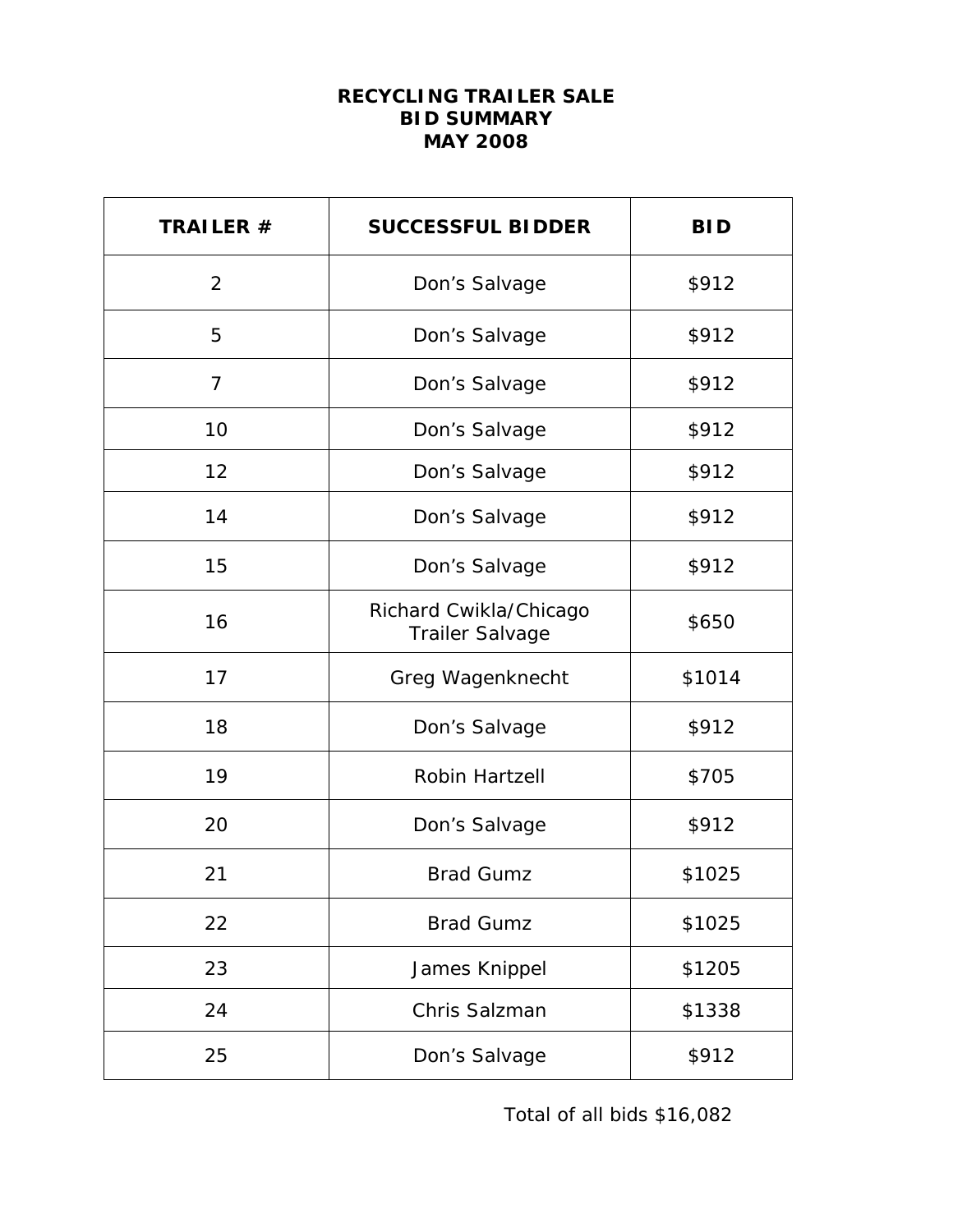Tuesday, February 19, 2008 Taylor County Community Center Hosted by Town of Chelsea

Members present were George Daniels, Ray Sackmann, Francis Martin, Ray Mallo, Mike Roiger, Bob Baker, Rudy Soper, Ed Hamel, Mark Nosko, Dan Hoffman, Randy Mayer, Allen Beadles and Harry Frosch. Also present were Scott Mildebrand, Jim Noland, Chris Blair, Craig Kawa and Rod Adams (from Holway), Arlen Albrecht, Sue Noland, and Larry Peterson. Absent were Goodrich, Grover, McKinley and Lublin.

The meeting was called to order by Acting Chairman Roiger at 8:00 PM.

Chairman Appointment:Nominations were requested from the floor for Chairman candidates. Motion by Ray Mallo and seconded by Randy Mayer to elect Mike Roiger to continue as Chairman. Al Beadles motioned to close nominations. Motion carried by unanimous ballot. Nomination was made for Ray Mallo as Vice Chairman. Motion by Dan Hoffman and seconded by Randy Mayer to close nominations. Unanimous ballot was approved for Ray Mallo as Vice Chairman. Motion carried.

Meeting Minutes:The October 23rd meeting minutes were reviewed. Motion by Al Beadles and seconded by George Daniels, to approve the minutes as mailed. Motion carried.

Agenda:The agenda, with no ad-ons was reviewed. Motion by Scott Mildebrand and seconded by Frances Martin, to approve the agenda. Motion carried.

Tonnages & Expenses: Tonnages and expenses were reviewed. Tonnages through the 4<sup>th</sup> quarter of 2007 were reviewed with the exception of 4 trailers that were just serviced today. A final report will be reviewed at the next meeting. The expenses to date are \$98,833.64 with the exception of the 4 trailers just serviced. We anticipate approximately \$20,000 balance left when closing out year. Motion by Dan Hoffman and seconded by George Daniels, to discuss excess balance at May meeting and make a decision at that time. Motion carried.

Current Contract & Billing from Veolia: The current recycling billing from Veolia was discussed. A comparison was reviewed of the cost paid to Commercial Recycling for trailer servicing and the cost to Veolia for a month. Also reviewed were the revised bill from Veolia for the completed month of January and the advance bill for February. There are a couple changes to be made. Administrator asked how the Recycling Authority wanted bill payment handled. Recycling Authority approved Recycling office paying bills (if correct) and we report the costs to the Authority at the next scheduled meeting.

Status of Roll-offs at Each Site: In order to verify billings, we asked how many containers are at each site. There are just a few changes that need to be made. Motion by George Daniels and seconded by Al Beadles, to applaud Larry, Sue and Arlen for their help and extra time to make this transition go smoothly. Motion carried. Round of applause.

Recycling Agreement with Little Black:The Administrator reported Little Black has signed the agreement with Taylor County Recycling Authority to coincide with Veolia contract. The agreement is in force through December 31, 2012.

Town of Holway Joining RA:There was discussion on the Town of Holway joining the Recycling Authority. Rod Adams and Craig Kawa, from Holway, reported the town currently has a roll-off box. This container would not fit our program. The town currently receives approximately \$1300 in grant dollars. In estimating the costs of our program, fees would be approximately \$1000 a year to service Holway (comparison with Goodrich). Motion by